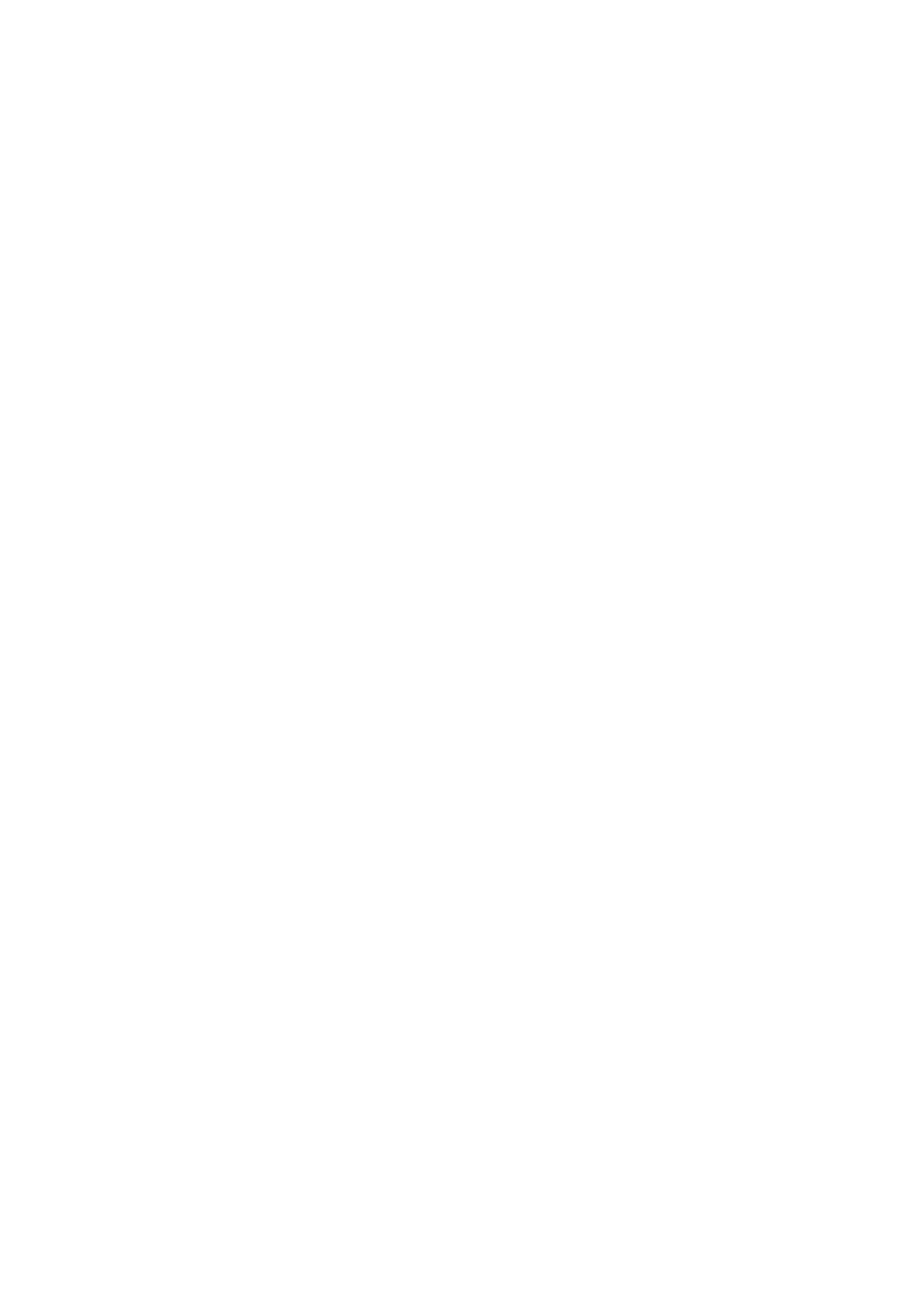



### **PROTECTION FROM HARA SSMENT ACT 2000**

## **Index**

| <b>Section</b>                        |                                                             | Page |
|---------------------------------------|-------------------------------------------------------------|------|
|                                       |                                                             |      |
| $\overline{2}$                        |                                                             |      |
| 3                                     |                                                             |      |
| 4                                     |                                                             |      |
| 5                                     |                                                             |      |
| 6                                     | [Amends section 11 of the Limitation Act 1984 by inserting] |      |
|                                       |                                                             |      |
| 7                                     |                                                             |      |
| 8                                     |                                                             |      |
|                                       | <b>ENDNOTES</b>                                             | 11   |
| <b>TABLE OF LEGISLATION HISTORY</b>   |                                                             | 11   |
| <b>TABLE OF RENUMBERED PROVISIONS</b> |                                                             |      |
| <b>TABLE OF ENDNOTE REFERENCES</b>    |                                                             |      |

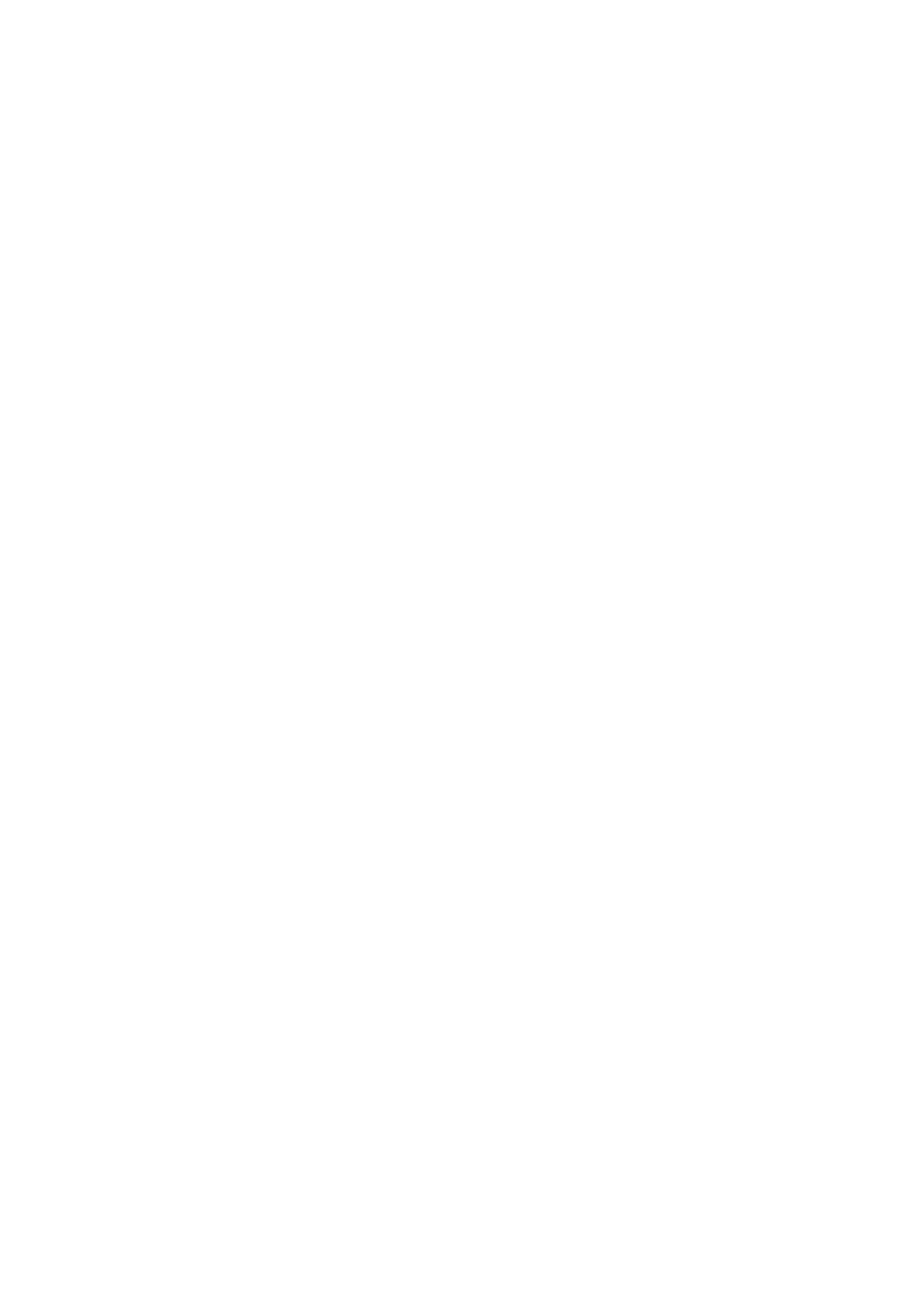

### **PROTECTION FROM HARA SSMENT ACT 2000**

*Received Royal Assent: 17 October 2000 Passed: 17 October 2000 Commenced: 18 October 2000*

**AN ACT** to make provision for protecting persons from harassment and similar conduct; and for connected purposes.

#### <span id="page-4-0"></span>**1 Prohibition of harassment**

[P1997/40/1]

- (1) A person must not pursue a course of conduct
	- (a) which amounts to harassment of another, and
	- (b) which he knows or ought to know amounts to harassment of the other.
- (2) For the purposes of this section, the person whose course of conduct is in question ought to know that it amounts to harassment of another if a reasonable person in possession of the same information would think the course of conduct amounted to harassment of the other.
- (3) Subsection (1) does not apply to a course of conduct if the person who pursued it shows —
	- (a) that it was pursued for the purpose of preventing or detecting crime,
	- (b) that it was pursued under any enactment or rule of law or to comply with any condition or requirement imposed by any person under any enactment, or
	- (c) that in the particular circumstances the pursuit of the course of conduct was reasonable.

#### <span id="page-4-1"></span>**2 Offence of harassment**

[P1997/40/2]

(1) A person who pursues a course of conduct in contravention of section 1 is guilty of an offence.

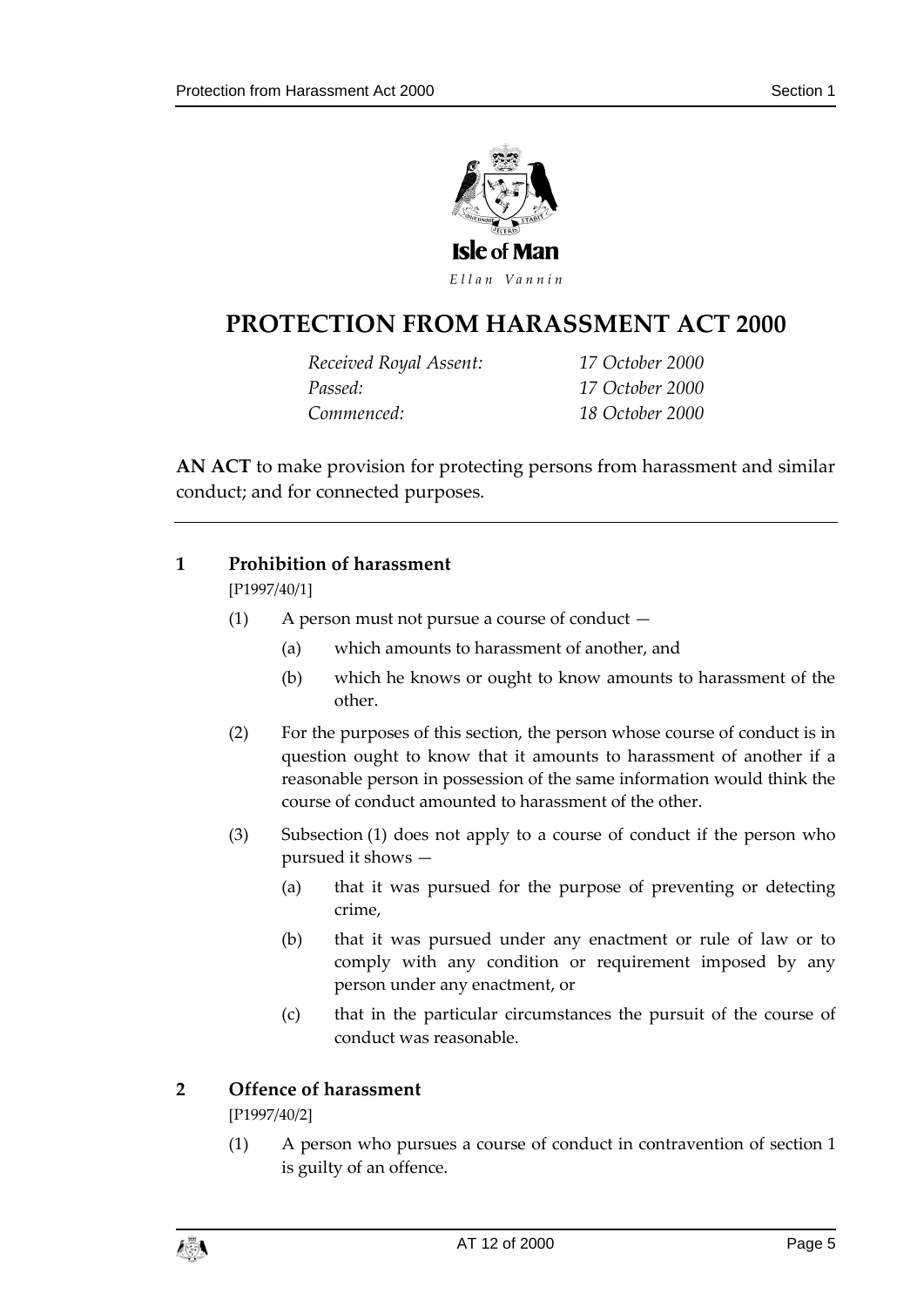- (2) A person guilty of an offence under this section is liable on summary conviction to custody for a term not exceeding 6 months, or a fine not exceeding £5,000, or both.
- (3) [Repealed]**<sup>1</sup>**

#### <span id="page-5-0"></span>**3 Civil remedy**

[P1997/40/3]

- (1) An actual or apprehended breach of section 1 may be the subject of a claim in civil proceedings by the person who is or may be the victim of the course of conduct in question.
- (2) On such a claim, damages may be awarded for (among other things) any anxiety caused by the harassment and any financial loss resulting from the harassment.
- (3) Where
	- (a) in such proceedings the High Court grants an injunction for the purpose of restraining the defendant from pursuing any conduct which amounts to harassment, and
	- (b) the plaintiff considers that the defendant has done anything which he is prohibited from doing by the injunction,

the plaintiff may apply for the issue of a warrant for the arrest of the defendant.

- (4) An application under subsection (3) shall be made to a Deemster.
- (5) The Deemster to whom an application under subsection (3) is made may only issue a warrant if —
	- (a) the application is substantiated on oath, and
	- (b) the Deemster has reasonable grounds for believing that the defendant has done anything which he is prohibited from doing by the injunction.
- (6) Where
	- (a) the High Court grants an injunction for the purpose of restraining the defendant from pursuing any conduct which amounts to harassment, and
	- (b) without reasonable excuse the defendant does anything which he is prohibited from doing by the injunction,

he is guilty of an offence.

- (7) Where a person is convicted of an offence under subsection (6) in respect of any conduct, that conduct is not punishable as a contempt of court.
- (8) A person cannot be convicted of an offence under subsection (6) in respect of any conduct which has been punished as a contempt of court.

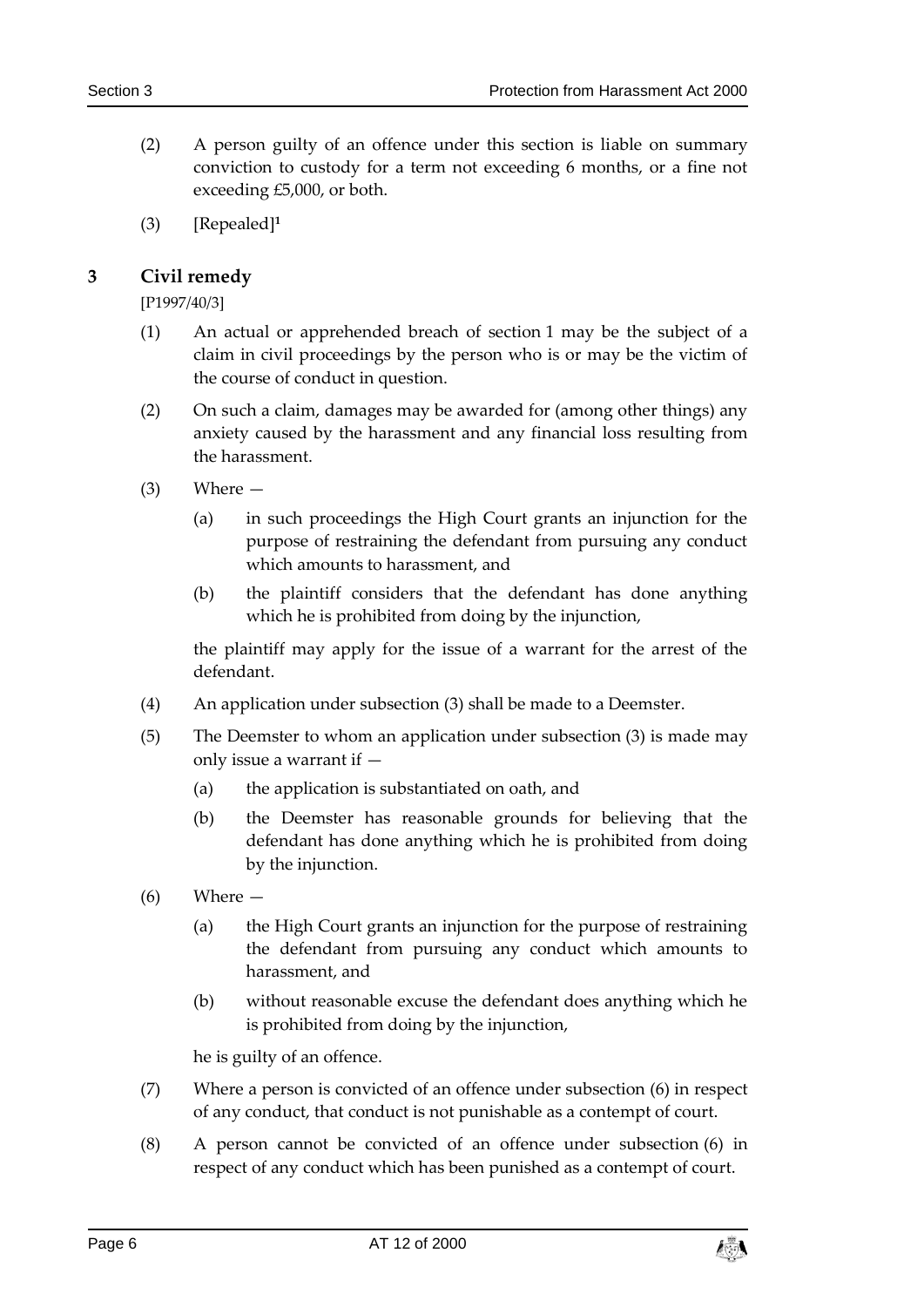- (9) A person guilty of an offence under subsection (6) is liable
	- (a) on conviction on information, to custody for a term not exceeding 5 years, or a fine, or both, or
	- (b) on summary conviction, to custody for a term not exceeding 6 months, or a fine not exceeding £5,000, or both.

#### <span id="page-6-0"></span>**4 Putting people in fear of violence**

[P1997/40/4]

- (1) A person whose course of conduct causes another to fear, on at least two occasions, that violence will be used against him is guilty of an offence if he knows or ought to know that his course of conduct will cause the other so to fear on each of those occasions.
- (2) For the purposes of this section, the person whose course of conduct is in question ought to know that it will cause another to fear that violence will be used against him on any occasion if a reasonable person in possession of the same information would think the course of conduct would cause the other so to fear on that occasion.
- (3) It is a defence for a person charged with an offence under this section to show that —
	- (a) his course of conduct was pursued for the purpose of preventing or detecting crime,
	- (b) his course of conduct was pursued under any enactment or rule of law or to comply with any condition or requirement imposed by any person under any enactment, or
	- (c) the pursuit of his course of conduct was reasonable for the protection of himself or another or for the protection of his or another's property.
- (4) A person guilty of an offence under this section is liable
	- (a) on conviction on information, to custody for a term not exceeding 5 years, or a fine, or both, or
	- (b) on summary conviction, to custody for a term not exceeding 6 months, or a fine not exceeding £5,000, or both.
- (5) If on the trial on information of a person charged with an offence under this section the jury find him not guilty of the offence charged, they may find him guilty of an offence under section 2.
- (6) The Court of General Gaol Delivery has the same powers and duties in relation to a person who is by virtue of subsection (5) convicted before it of an offence under section 2 as a court of summary jurisdiction would have on convicting him of the offence.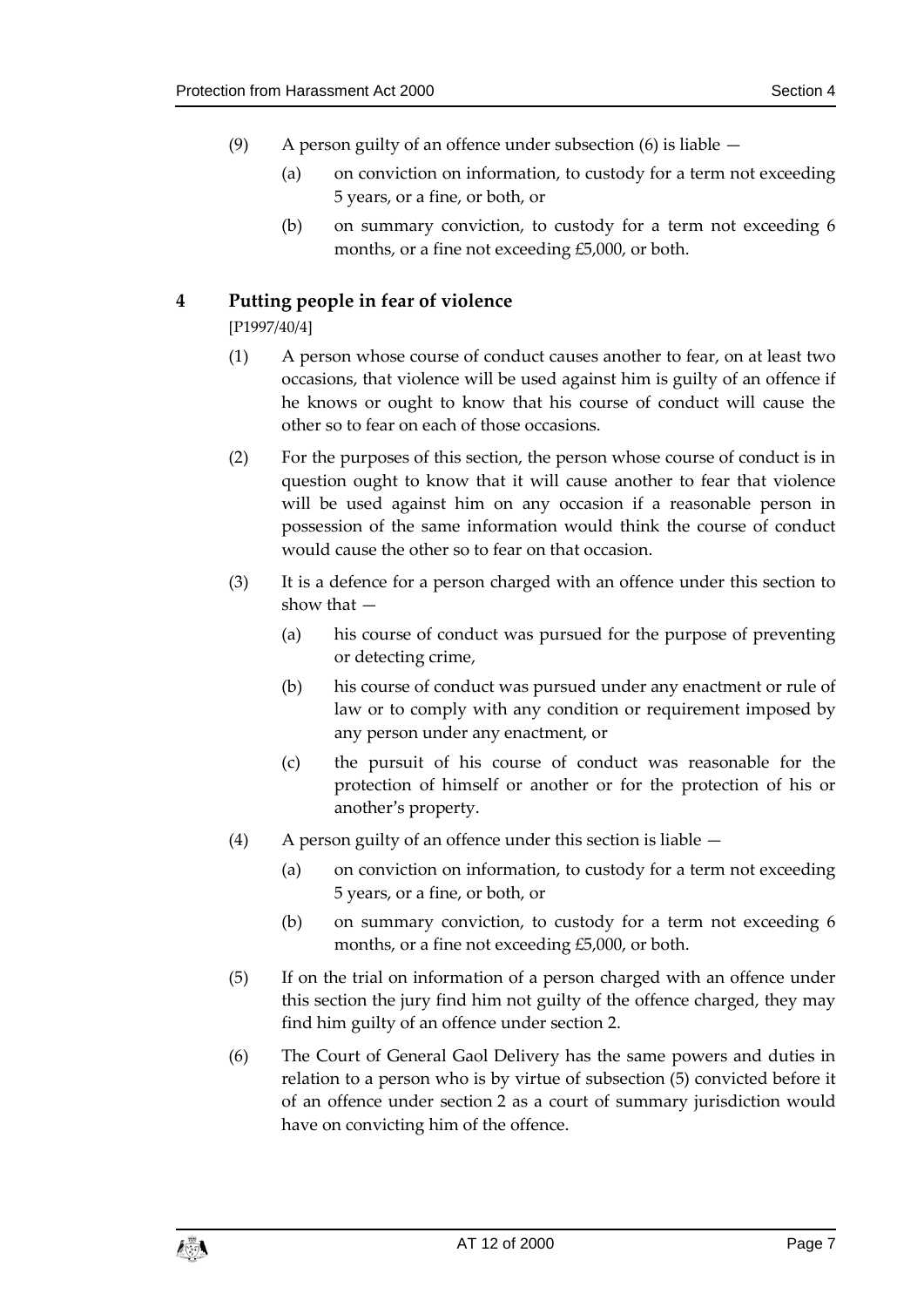#### <span id="page-7-0"></span>**5 Restraining orders**

[P1997/40/5]

- (1) A court sentencing or otherwise dealing with a person ("the defendant") convicted of an offence under section 2 or 4 may (as well as sentencing him or dealing with him in any other way) make an order under this section.
- (2) The order may, for the purpose of protecting the victim of the offence, or any other person mentioned in the order, from further conduct which —
	- (a) amounts to harassment, or
	- (b) will cause a fear of violence,

prohibit the defendant from doing anything described in the order.

- (3) The order may have effect for a specified period or until further order.
- (4) The prosecutor, the defendant or any other person mentioned in the order may apply to the court which made the order for it to be varied or discharged by a further order.
- (5) If without reasonable excuse the defendant does anything which he is prohibited from doing by an order under this section, he is guilty of an offence.
- (6) A person guilty of an offence under this section is liable
	- (a) on conviction on information, to custody for a term not exceeding 5 years, or a fine, or both, or
	- (b) on summary conviction, to custody for a term not exceeding 6 months, or a fine not exceeding £5,000, or both.

#### <span id="page-7-1"></span>**6 [Amends section 11 of the** *Limitation Act 1984* **by inserting subsection (1A).]**

#### <span id="page-7-2"></span>**7 Interpretation**

[P1997/40/7]

- (1) References to harassing a person include alarming the person or causing the person distress.
- (2) A "**course of conduct**" involves conduct on at least two occasions unless the person undertaking the conduct has been convicted of an offence under either section 2 or 4, in which case the course of conduct need only involve conduct on one occasion if the person towards whom the conduct is directed is a person who was harassed or put in fear by the conduct to which the conviction relates.**<sup>2</sup>**
- (3) "**Conduct**" includes speech.

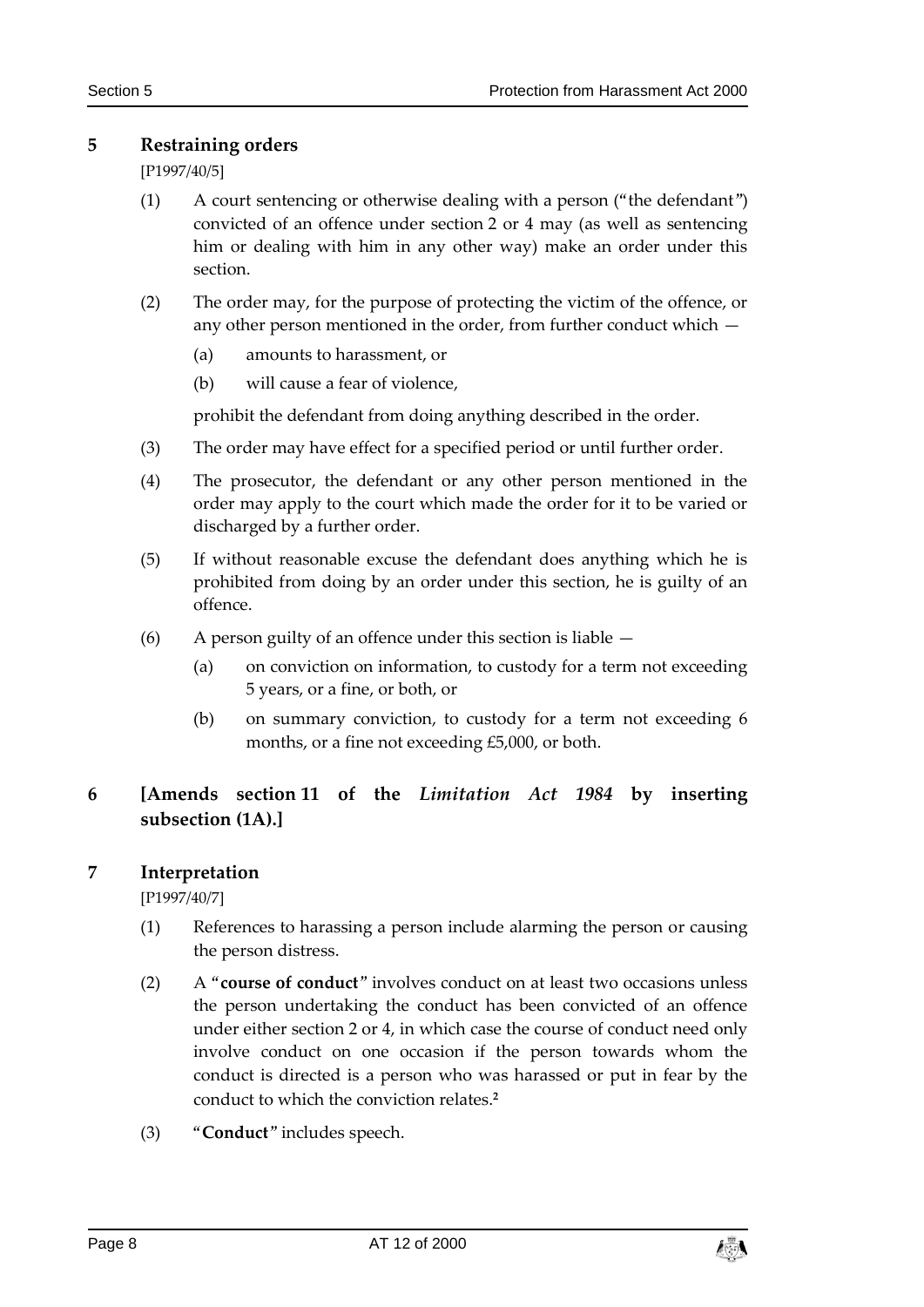#### <span id="page-8-0"></span>**8 Short title and commencement**

- (1) This Act may be cited as the Protection from Harassment Act 2000.
- (2) This Act shall come into operation on such day as the Department of Home Affairs may by order appoint and different days may be appointed for different provisions and for different purposes.**3**